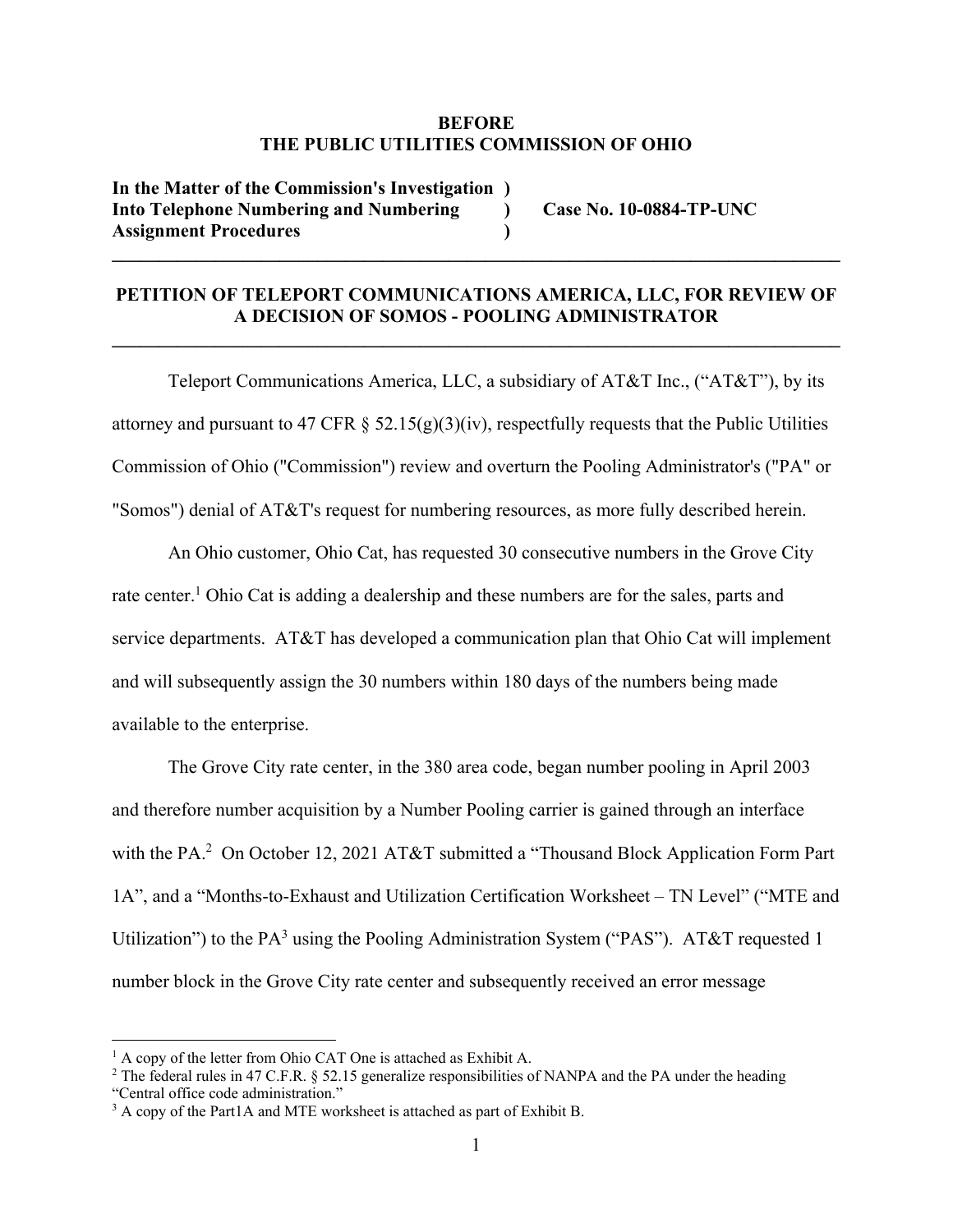indicating the request would not process via the system without a state waiver.<sup>4</sup> The PA, applying FCC rules and INC Guidelines, requires a block holder requesting growth resources to demonstrate that existing resources in the rate center will both exhaust within 6 months and meet the 75% utilization level. The error message included calculations indicating that the utilization threshold was NOT met.

AT&T has adequate telephone numbers  $(\sim 670$  available numbers in 380-666-5), in this rate center. However, Ohio Cat declined the use of the available numbers in the 380-666 range due to their religious beliefs.<sup>5</sup> To satisfy the customer's request, AT&T needs to obtain a new number block. After assigning 30 numbers from the new block to Ohio Cat, AT&T will donate the remainder of the block back to the pool.

The FCC's rules identify a procedure whereby denial of a numbering resource request can be brought to the appropriate state commission for review. 47 CFR  $\S$  52.15(g)(3)(iv) provides as follows:

(iv) The NANPA shall withhold numbering resources from any U.S. carrier that fails to comply with the reporting and numbering resource application requirements established in this part. The NANPA shall not issue numbering resources to a carrier without an Operating Company Number ("OCN"). The NANPA must notify the carrier in writing of its decision to withhold numbering resources within ten (10) days of receiving a request for numbering resources. The carrier may challenge the NANPA's decision to the appropriate state regulatory commission. The state regulatory commission may affirm or overturn the NANPA's decision to withhold numbering resources from the carrier based on its determination of compliance with the reporting and numbering resource application requirements herein.

In addition, the FCC's December 12, 2001 Order in its Number Resource Optimization Report and Order, CC Docket No. 99-200, FCC No. 01-362, paragraph 64 states that, "States may not accommodate requests for specific numbers (i.e. vanity numbers), but may grant requests for

<sup>&</sup>lt;sup>4</sup> A copy of the error message is attached as part of Exhibit B.

<sup>5</sup> See Exhibit A.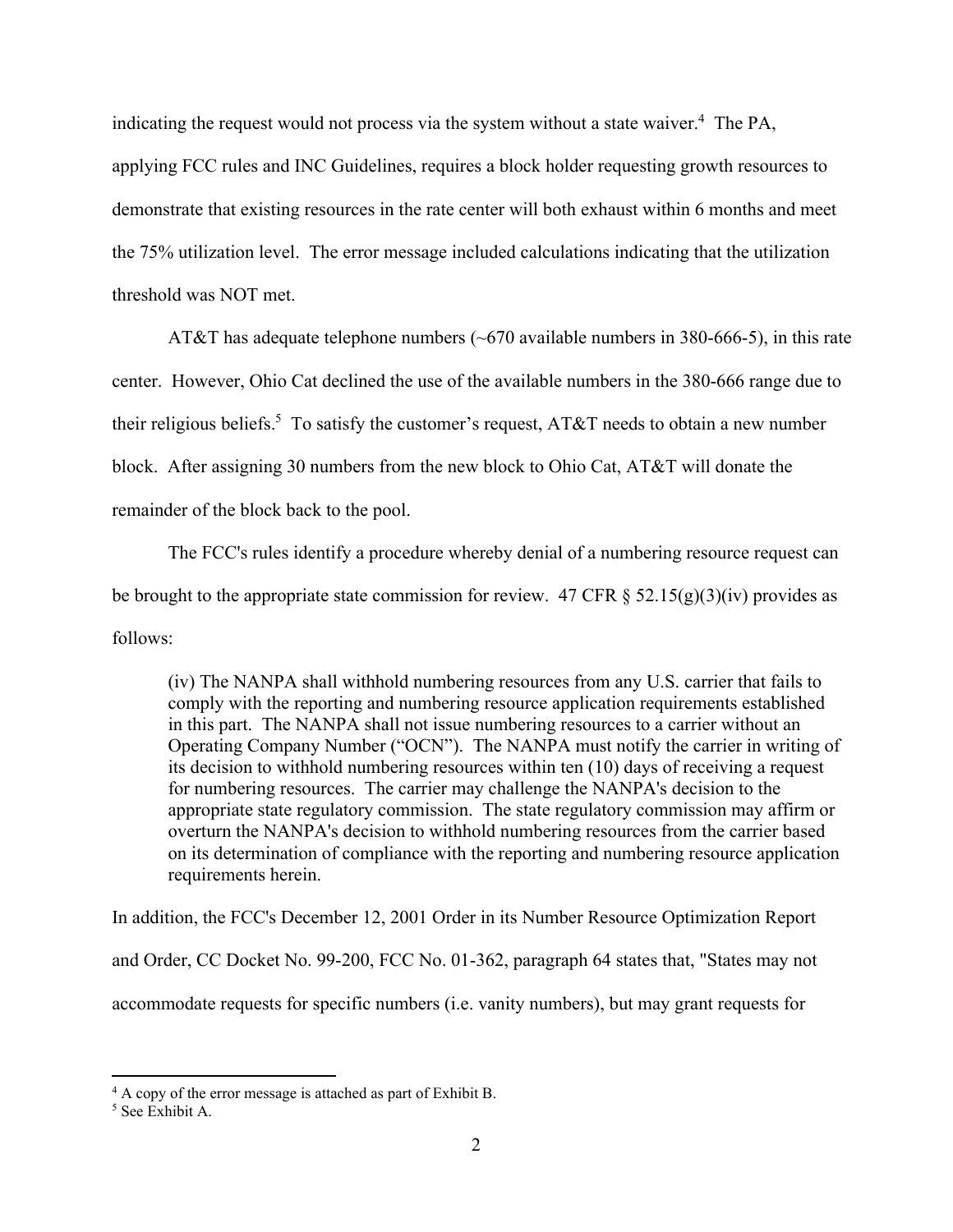customers seeking contiguous blocks of numbers." AT&T submits that Ohio Cat's request constitutes special circumstances and demonstrates a clear requirement that warrants the Ohio Commission's review and reversal of the PA's decision.

Attached to this request are copies of AT&T's Thousand Block Application Form, the Months-to-Exhaust Certification, a copy of the PA's denial, and a copy of Ohio Cat's Letter of Intent.

For the reasons set forth herein, AT&T respectfully requests that the Commission overturn the PA's denial and direct it to assign the requested numbers in the Grove City rate center to AT&T for use by Ohio Cat. We further request that the Commission expedite the request due to the customer needing these numbers.

October 19, 2021 Respectfully submitted,

Teleport Communications America, LLC.

 /s/ Mark R. Ortlieb Mark R. Ortlieb (0094118) AT&T 225 West Randolph, Floor 25D Chicago, IL 60606 (312) 727-6705 mo2753@att.com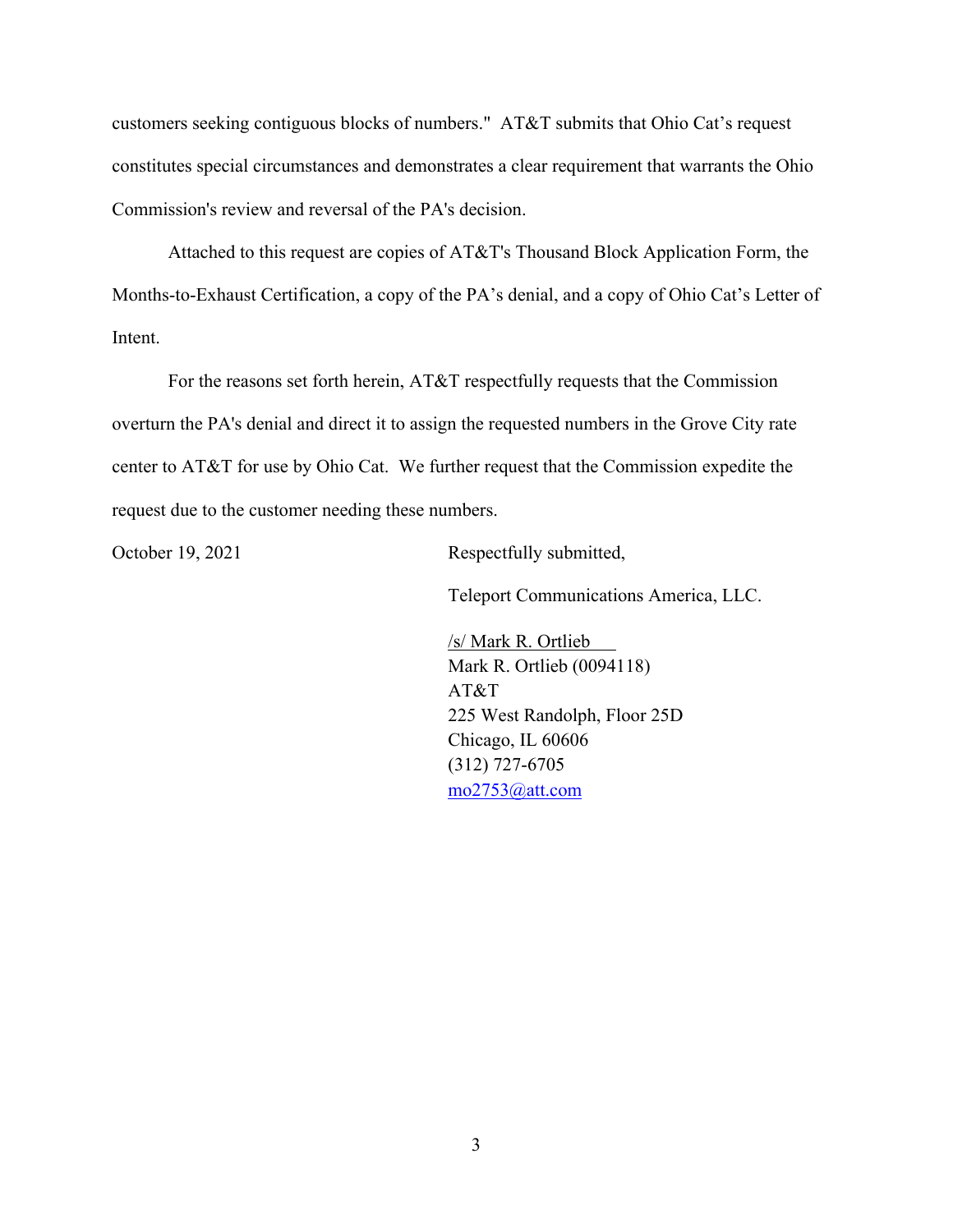#### **CERTIFICATE OF SERVICE**

I hereby certify that a copy of the foregoing has been served this  $19<sup>th</sup>$  day of October 2021 by U.S. Mail and/or electronic mail on the parties shown below.

> /s/ Mark R. Ortlieb Mark R. Ortlieb

Daniel Fullin Public Utilities Commission of Ohio 180 East Broad Street Columbus, OH 43215 dan.fullin@puco.ohio.gov

Jeffrey R. Jones Public Utilities Commission of Ohio 180 East Broad Street Columbus, OH 43215 Jeffrey.Jones@puco.ohio.gov

John H. Jones Office of the Ohio Attorney General 30 East Broad Street, 16th Floor Columbus, OH 43215 john.jones@OhioAttorneyGeneral.gov

Robbin Russell Public Utilities Commission of Ohio 180 East Broad Street Columbus, OH 43215 robbin.russell@puco.ohio.gov

Marianne Townsend Public Utilities Commission of Ohio 180 East Broad Street Columbus, OH 43215 Marianne.Townsend@puco.ohio.gov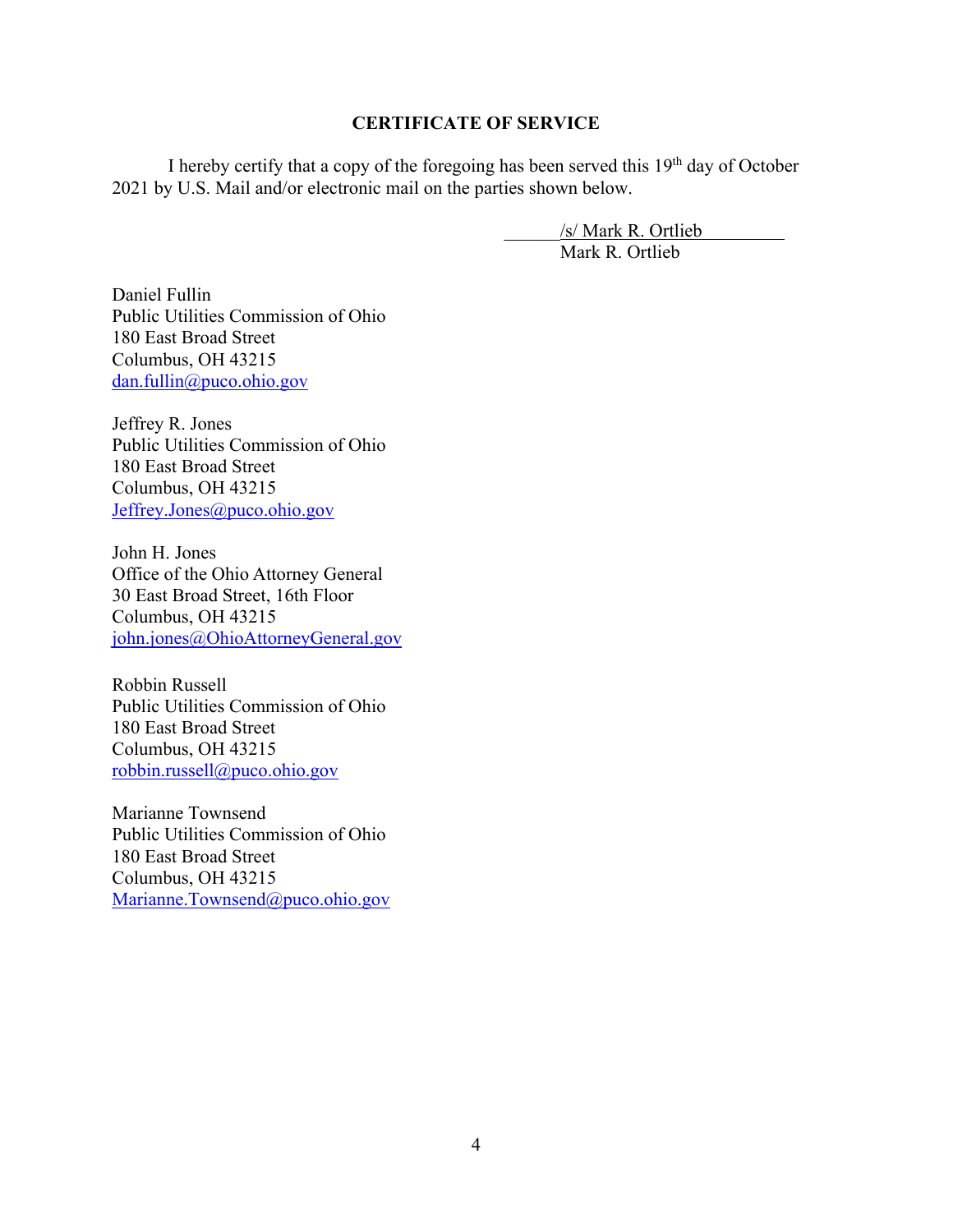### **Case No. 10-0884-TP-UNC**

### **PETITION OF TELEPORT COMMUNICATIONS AMERICA, LLC, FOR REVIEW OF A DECISION OF SOMOS - POOLING ADMINISTRATOR**

### **Exhibit A**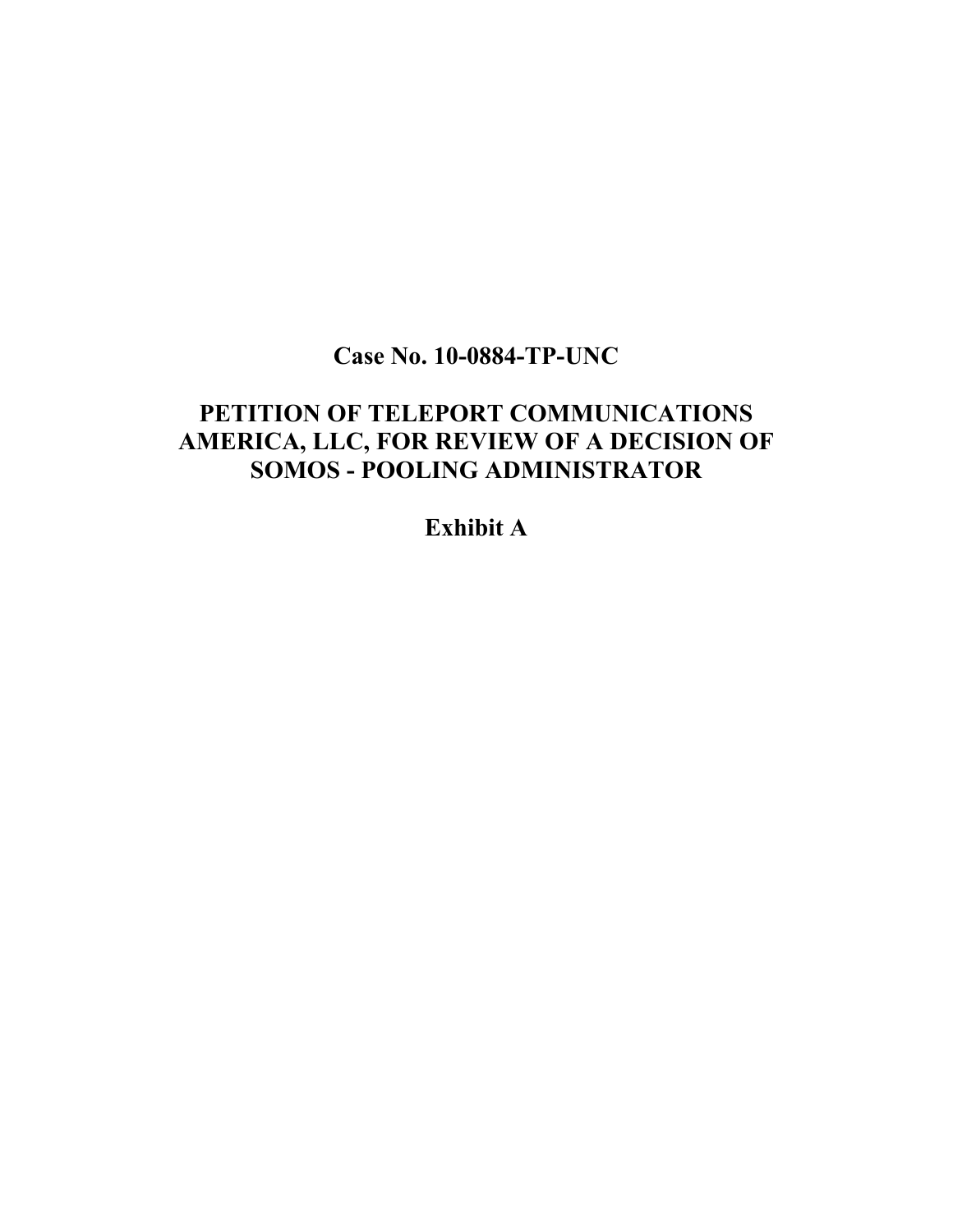

**Ohio CAT** 

3993 East Royalton Road Broadview Heights, OH 44147 800.837.6200 tel 440.526.9513 fax www.OhioCat.com

Date: 11 October 2021

TNAC:

Please accept this Letter of Intent requesting additional numbering resources. Ohio CAT requests 30 consecutive DID numbers in the Grove City, Ohio rate center.

Ohio CAT is adding a new dealership on November 1, 2021 in Grove City and we need additional phone numbers to support customer calls for sales, parts and service. We are requesting only as many as we need and will not be returning any numbers. The current suggested numbers are in the 380-666 range and due to religious beliefs the NXX range is undesirable.

Pending AT&T's successful completion of testing, Ohio CAT understands these numbers will need to be activated within 180 days of the effective date.

Thank you,

Turdy Schwartz **Trudy Schwartz** 

Telecommunications Sr. Analyst tschwartz@ohiocat.com 440-838-7214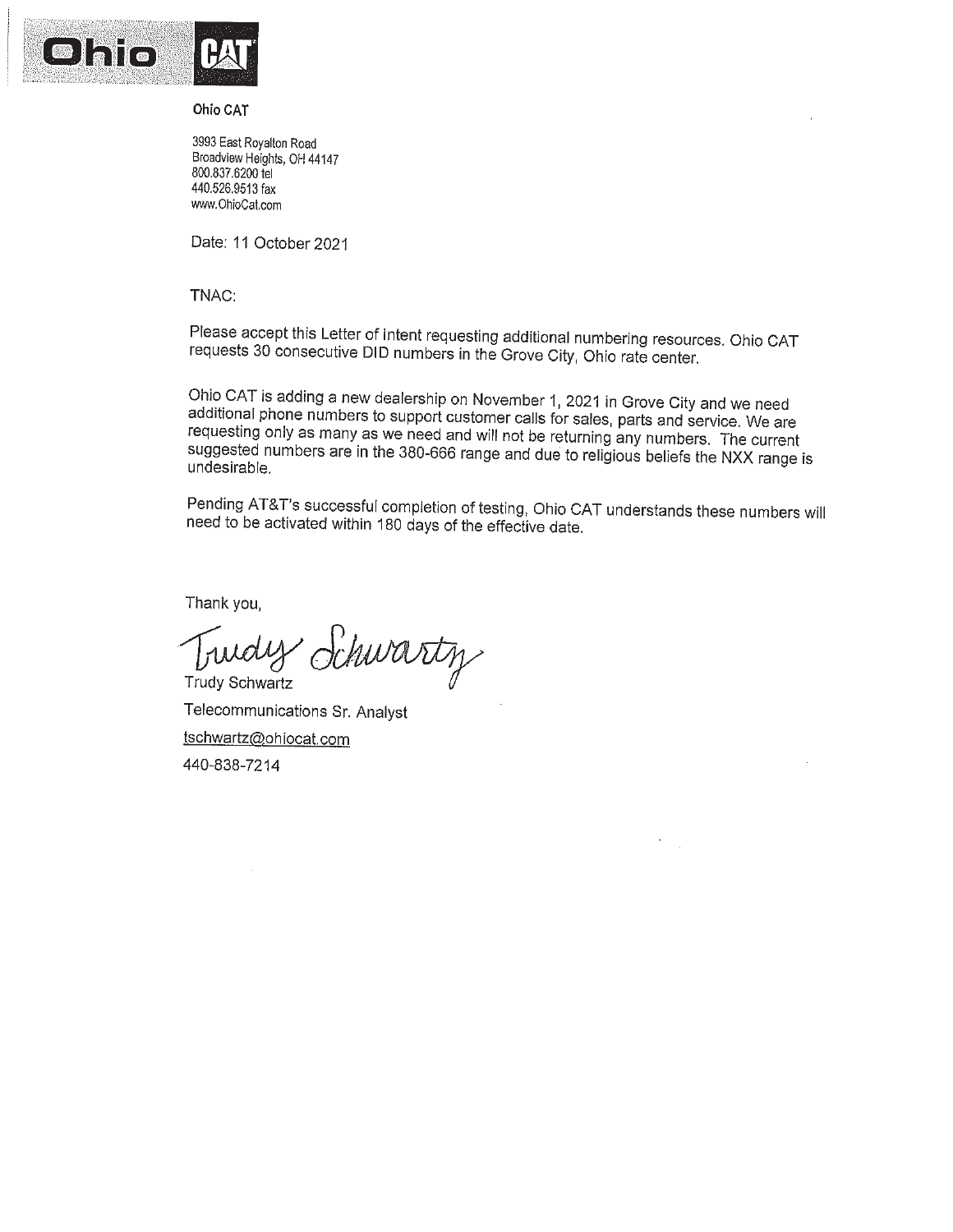## **Case No. 10-0884-TP-UNC**

## **PETITION OF TELEPORT COMMUNICATIONS AMERICA, LLC, FOR REVIEW OF A DECISION OF SOMOS - POOLING ADMINISTRATOR**

### **Exhibit B**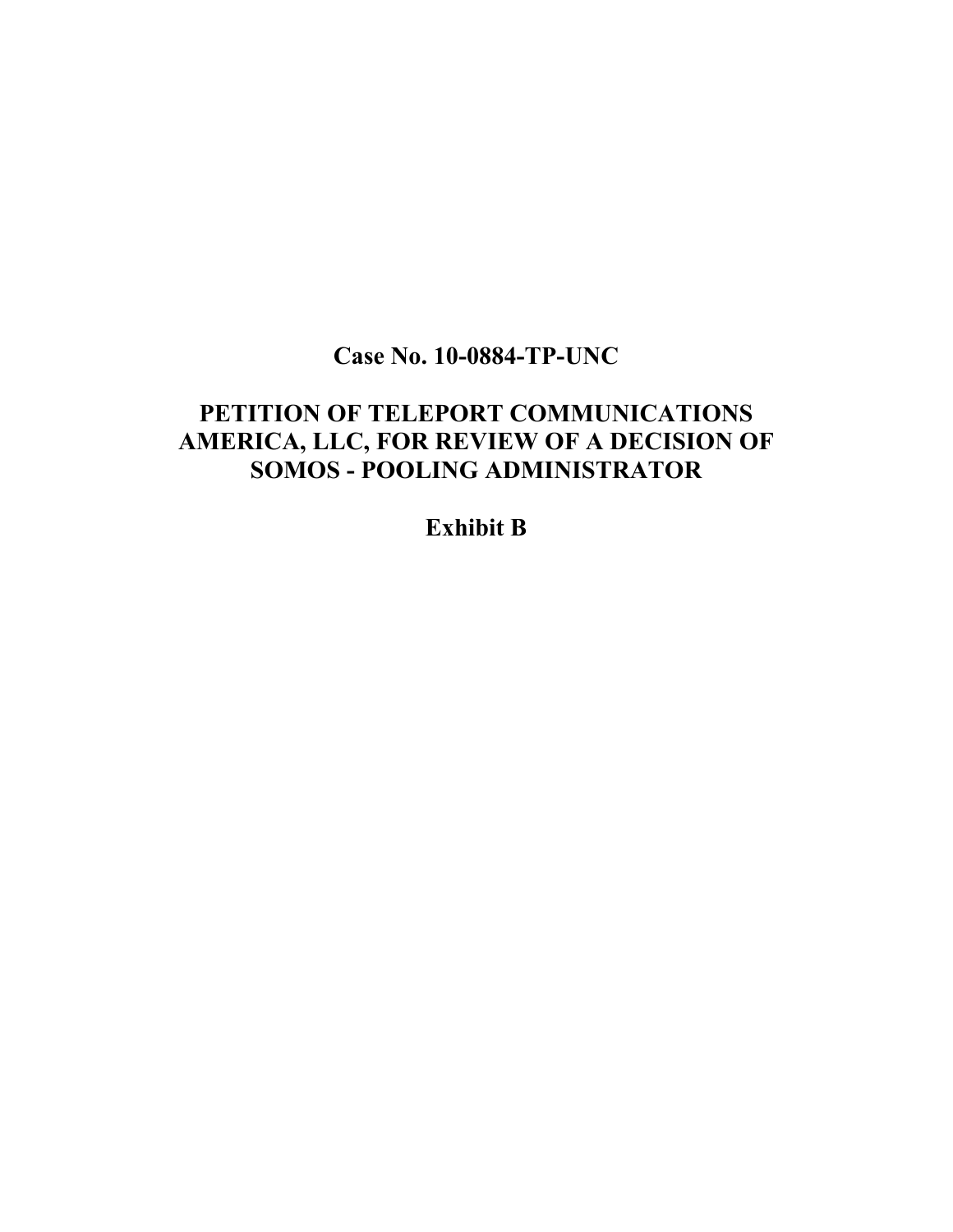Tracking Number: **380-GROVE CITY-OH-1576295**

### Thousands-Block (NPA-NXX-X) Application - Part 1A Revised: October 31, 2019

#### **Individual Block Request**

Type of Application:  $\blacksquare$  New  $\blacksquare$  Change <sup>i</sup>

Disconnect

General Application Information

1.1 Contact Information:

Block Applicant:

| Company Name:                        | TELEPORT COMMUNICATIONS AMERICA, LLC - OH |                   |           |            |  |  |
|--------------------------------------|-------------------------------------------|-------------------|-----------|------------|--|--|
| Headquarters Address:                | 5001 EXECUTIVE PARKWAY 3W200L             |                   |           |            |  |  |
| City:                                | <b>San Ramon</b>                          | State:            | <u>CA</u> | ZIP: 94583 |  |  |
| <b>Contact Name:</b>                 | <b>Rowena Brown</b>                       |                   |           |            |  |  |
| <b>Contact Address:</b>              | 5001 EXECUTIVE PARKWAY 3W200L             |                   |           |            |  |  |
| City:                                | <b>San Ramon</b>                          | State:            | CA        | ZIP: 94583 |  |  |
| Phone: <b>925-543-1526</b>           |                                           | Fax: 925-355-9268 |           |            |  |  |
| E-mail: rb2548@att.com               |                                           |                   |           |            |  |  |
|                                      |                                           |                   |           |            |  |  |
| Pooling Administrator: <sup>11</sup> |                                           |                   |           |            |  |  |
| <b>Contact Name:</b>                 | <b>Agnes Rom</b>                          |                   |           |            |  |  |
| <b>Contact Address:</b>              | 1800 Sutter St                            |                   |           |            |  |  |
| City:                                | <u>Concord</u>                            | State:            | <u>CA</u> | ZIP: 94520 |  |  |
| Phone:                               | 925-420-0129                              | Fax: 925-420-0377 |           |            |  |  |
| E-mail: arom@nanpa.com               |                                           |                   |           |            |  |  |

1.2 General Information: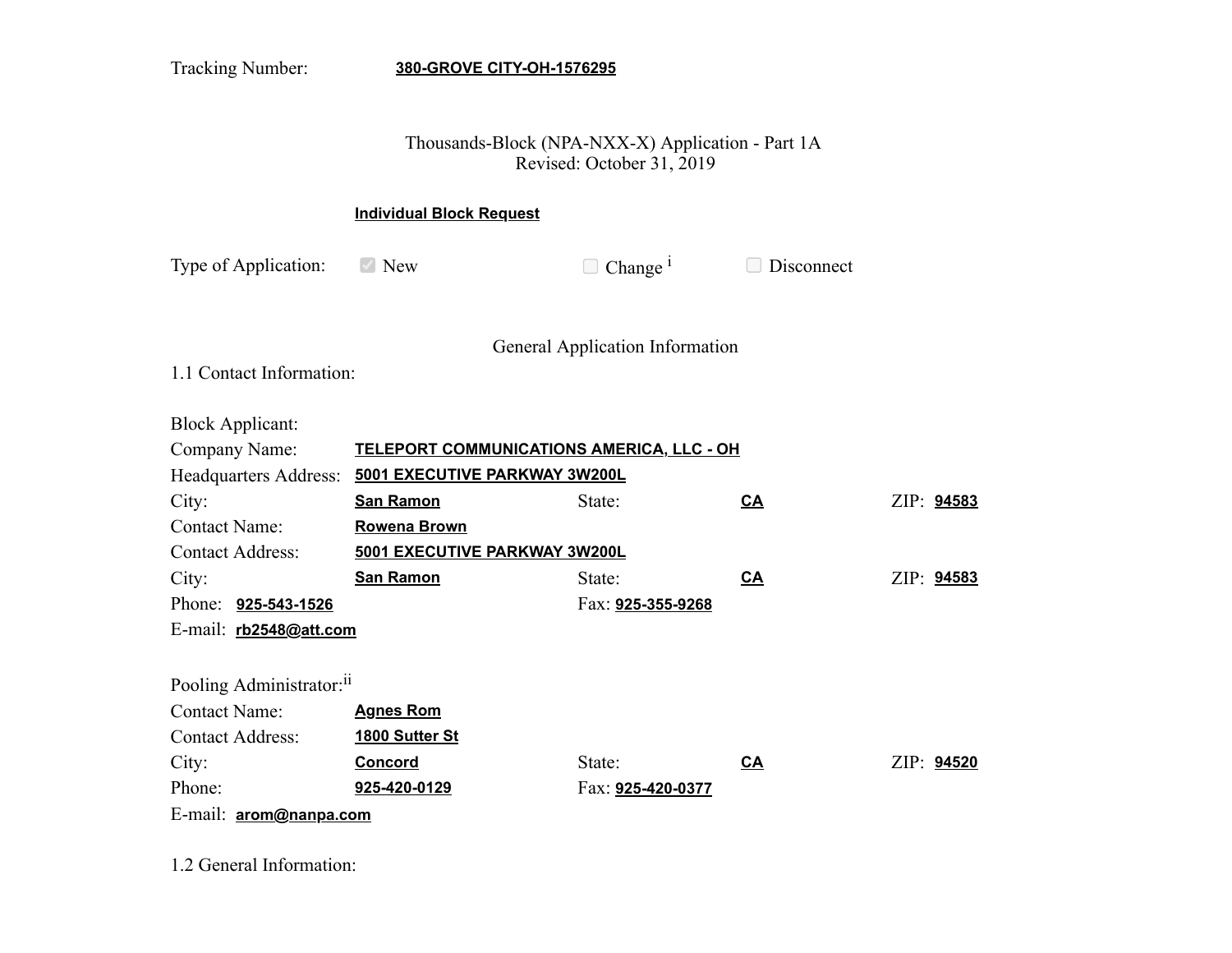Check one : No LRN needed \_\_\_\_\_ LRN needed<sup>iii</sup>:

| <b>NPA: 380</b>                               | LATA: <b>324</b>                                                               | $OCN^{1V}$ : 7532 | Parent Company's OCN 7125 |
|-----------------------------------------------|--------------------------------------------------------------------------------|-------------------|---------------------------|
| Number of Thousands-Blocks Requested : 1      |                                                                                |                   |                           |
|                                               | Switch Identification (Switching Entity/POI <sup>V</sup> ): <b>WOTNOHEHAMD</b> |                   |                           |
| Rate Center <sup>V1</sup> : <b>GROVE CITY</b> |                                                                                |                   |                           |

1.3 Dates:

Date of Application<sup>vii</sup>:  $10/12/2021$ Requested Effective Date<sup>viii</sup>: : **11/12/2021**

Requested Expedited Treatment? (See Section 8.6) Yes No X

 $\Box$  By selecting this checkbox, I acknowledge that I am requesting the earliest possible effective date the Administrator can grant. Please note that this only applies to a reduction in the Administrator's processing time, however the request will still be processed in the order received.

1.4 Type of Service Provider Requesting the Thousands-Block :

a) Type of Service Provider : **CAP OR CLEC** (LEC, IXC, CMRS, Other)

b) Primary Type of Service Blocks to be used for : **Wireline** 

c) Thousands-Block(s) (NXX-X) assignment preference (Optional) **380-979-5,4,3,1**

d) Thousands-Block(s)  $(NXX-X)$  that are undesirable for this assignment, if any

e) If requesting a code for LRN purposes, indicate which block(s) you will be keeping (the remainder of the blocks will be given to the pool)

1.5 Type of Request:

Initial block for rate center : Yes If Yes, attach evidence of authorization and proof of capability to provide service within 60 days.

Growth block for rate center : Yes **X** If Yes, attach months to exhaust worksheet

By selecting this checkbox, I acknowledge that I am willing to accept a block in red and explicitly understand that the underlying CO code may not yet be activated in the PSTN and loaded in the NPAC on the block effective date.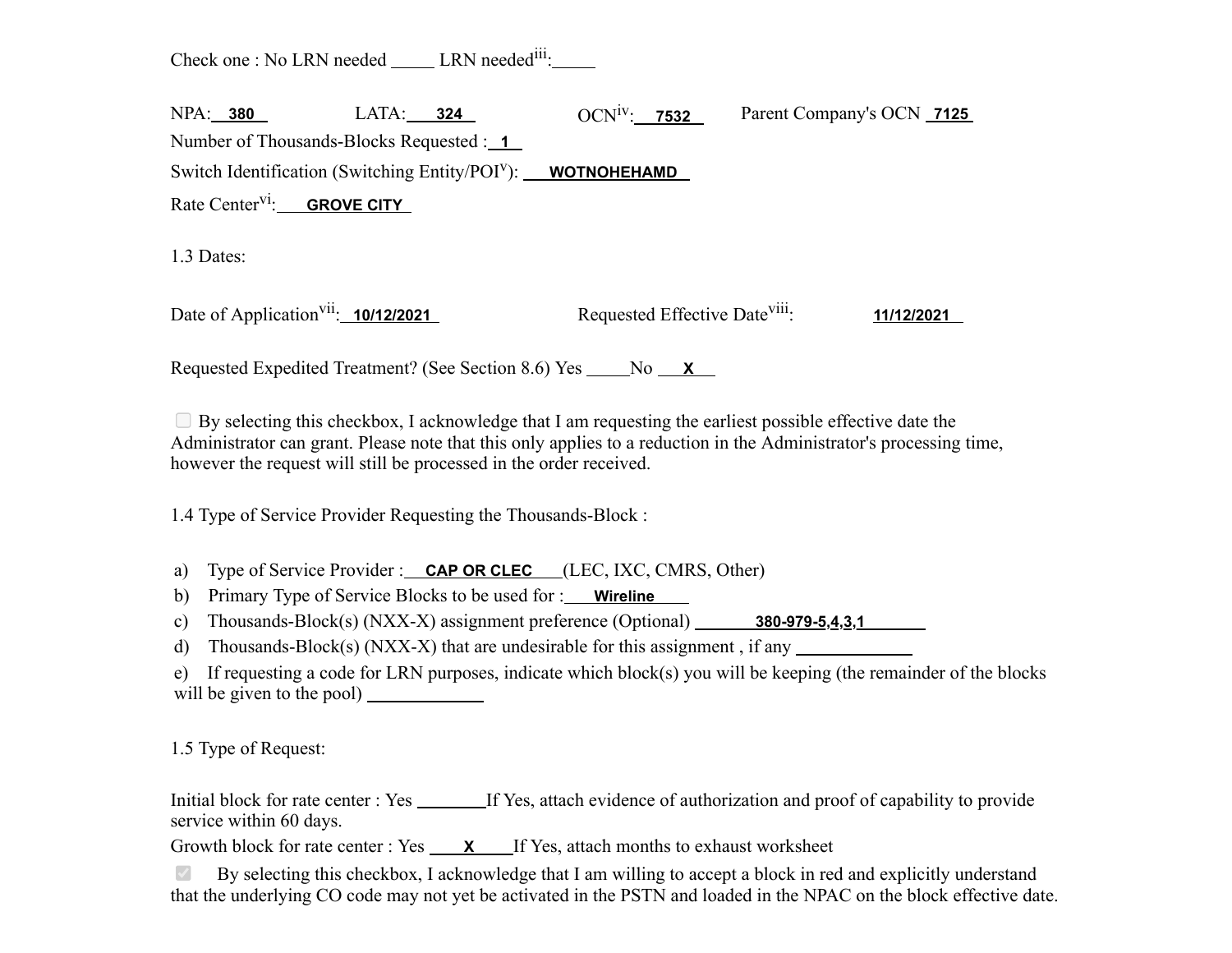Type of change (Mark all that apply)

 $\Box$  OCN: Intra-company<sup>ix</sup>  $\Box$  Switching Id  $\Box$  Part 1B

 $\Box$  OCN: Inter-company<sup>x</sup>  $\Box$  Effective Date

Change block : Yes \_\_\_\_\_\_\_\_ If Yes, list NPA-NXX-X \_\_\_\_\_\_\_\_\_\_\_\_\_\_\_\_\_\_\_\_\_\_\_\_\_\_\_\_\_\_

1.6 Block Return :

a) Is this block Contaminated: Yes  $\_\_\_\_\$  No  $\_\_\_\_\$ 

b) If Yes how many TNs are NOT available for assignment :

c) Have all new Intra SP ports been completed in the NPAC:  $Yes \_ No \_ No \_$ 

d) Has this block been protected from further assignment: Yes \_\_\_\_\_ No \_\_\_\_\_

Disconnect block : Yes \_\_\_\_\_\_\_ If Yes, list NPA-NXX-X \_\_\_\_\_\_\_\_\_\_\_\_\_\_\_\_\_\_\_\_\_\_\_\_\_\_

Remarks:

I hereby certify that the above information requesting a Thousands-Block (NPA-NXX-X) is true and accurate to the best of my knowledge and that this application has been prepared in accordance with the Thousands-Block and Central Office Code Administration Guidelines (TBCOCAG) available on the ATIS web site (www.atis.org/inc) or by contacting inc $@$ atis.org as of the date of this application.

| Rowena Brown                 | <b>Senior Network Specialist</b> | 10/12/2021 |
|------------------------------|----------------------------------|------------|
| Signature of Block Applicant | Title                            | Date       |

#### Instructions for filling out each Section of the Part 1A form:

Section 1.1 Contact information requires that Service Providers (SP) supply under "Block Applicant" the company name, company headquarters address, a contact within the company, an address where the contact person may be reached, in addition to the correct phone, fax, and e-mail address. The Pooling Administrator (PA) section also requires the SP to fill in the PA's name, address, phone, fax and e-mail.

Section 1.2 Service Providers (SP) who need a Thousands-Block (NPA-NXX-X) assignment or for a Location Routing Number (LRN) are required to fill in this section. If needed for an LRN, a Part 1 Central Office Code (NPA-NXX) Application needs to also be submitted to the Pooling Administrator (PA). The SP should supply the Numbering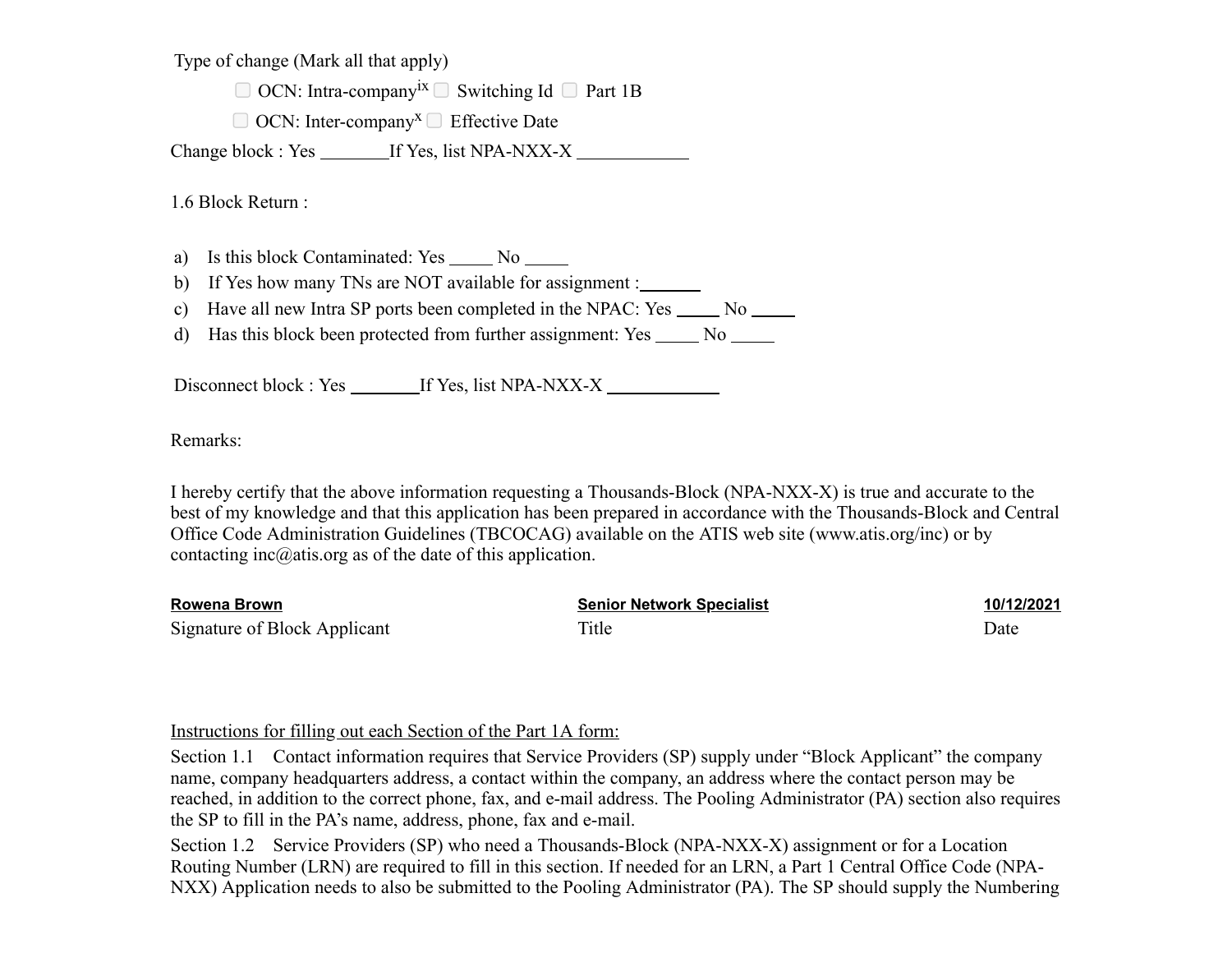Plan Area (NPA); the Local Access Transport Area (LATA), which is a three-digit number that can be found in the Telcordia Technologies, Inc. dba iconectiv (iconectiv<sup>®</sup>) LERG<sup>TM</sup> Routing Guide<sup>xi</sup>. The Operating Company Number (OCN) assigned to the SP and the OCN of its parent company. An OCN is a four-character alphanumeric NECAassigned Company Code or a four-character alphanumeric identifier assigned by the iconectiv Telecom Routing Administration (TRA). In addition, the number of Thousands-Blocks requested should be supplied. The Switch Identification (Switching Entity/POI). Explanations of these terms may be found in the footnotes.

Section 1.3 The date the Service Provider (SP) completes the application should be entered in this section, as well as the Effective Date of the requested Thousands-Block.

Section 1.4 Service Providers (SP) should indicate their type, e.g., local exchange carrier, competitive local exchange carrier, interexchange carrier, CMRS or VoIP. Also indicate the primary type of business in which the Numbering Resource is to be used. SPs may indicate their preference for a particular Thousands-Block, e.g., 321-9XXX, or indicate any Thousands-Blocks that may be undesirable, e.g., 321-6XXX.

Section 1.5 Service Providers (SP) indicate the type of request. Initial requests are for first applications for Thousands-Blocks in a Rate Center, Growth applications are for additional Thousands-Blocks in a Rate Center in which the Applicant already has Numbering Resources, and provide the required evidence as ordered by the FCC.

Section 1.6 Service Providers (SP) shall indicate the updated/current information in regards to contaminated Telephone Numbers (TN) on the Thousands-Block they are returning to the Industry Inventory Pool. Thousands-Blocks with over 10% contamination (101 TNs or more) shall not be returned to the Industry Inventory Pool except when a SP is exiting the market or is exchanging a Thousands-Block that was identified as being over 10% contaminated. If the Thousands-Block being returned is over 10% contaminated, the Pooling Administrator (PA) shall seek a new Thousands-Block Holder. If question c and/or d have a response of No, the request for return shall be denied.

The Thousands-Block applicant certifies veracity of this form by signing their name, and providing their title and date.

#### Footnotes:

<sup>i</sup>Identify the type of change(s) in Section 1.5.

 $\mu$ <sup>ii</sup>The Pool Administrator (PA) is available to assist in completing these forms.

iiiA Part 1 Central Office (CO)Code (NPA-NXX) Application shall also need to be submitted to the Pooling Administrator (PA).

ivOperating Company Number (OCN) assignments must uniquely identify the applicant. Relative to Central Office (CO) Code (NPA-NXX) assignments, NECA-assigned Company Codes may be used as OCNs. Companies with no prior CO Code or Company Code assignments should contact NECA (800 524-1020) to be assigned a Company Code(s). Since multiple OCNs and/or Company Codes may be associated with a given company, companies with prior assignments should direct questions regarding appropriate OCN usage to TRA (732-699-6700).

<sup>v</sup>This is an eleven-character descriptor of the Switching Entity/Point Of Interconnection (POI) provided by the owning entity for the purpose of routing calls. This is the 11 character CLLI<sup>TM</sup> Code of the Switching Entity/POI.

<sup>vi</sup>Rate Center name shall be a tariffed Rate Center.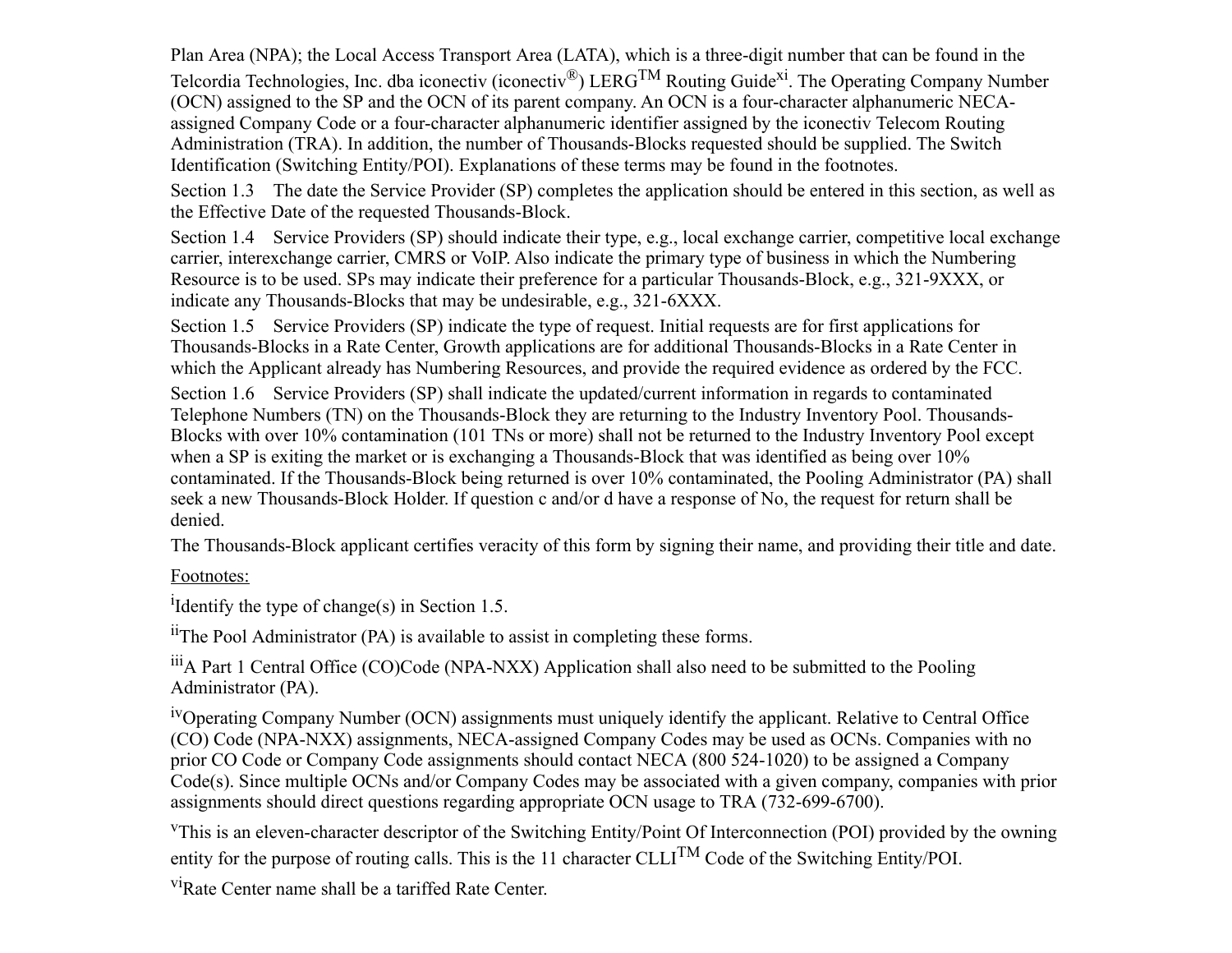vii Acknowledgment and indication of disposition of this application shall be provided to applicant within seven calendar days from the date of receipt of this application. An incomplete form may result in delays in processing this request.

viiiPlease ensure that the Central Office (CO) Code (NPA-NXX) of the LRN to be associated with this Thousands-Block(s) is/will be active in the PSTN prior to the effective date of the Thousands-Block(s).

ixSelect if you are the current Thousands-Block Holder.

<sup>x</sup>Select if you are not the current Thousands-Block Holder.

<sup>xi</sup>iconectiv®, Telcordia®, and Common Language® are registered trademarks and CLCI<sup>TM</sup>, CLLI<sup>TM</sup>, LERG<sup>TM</sup> Routing Guide and TPM<sup>TM</sup> Data Source are trademarks and the Intellectual Property of Telcordia Technologies, Inc. dba as iconectiv.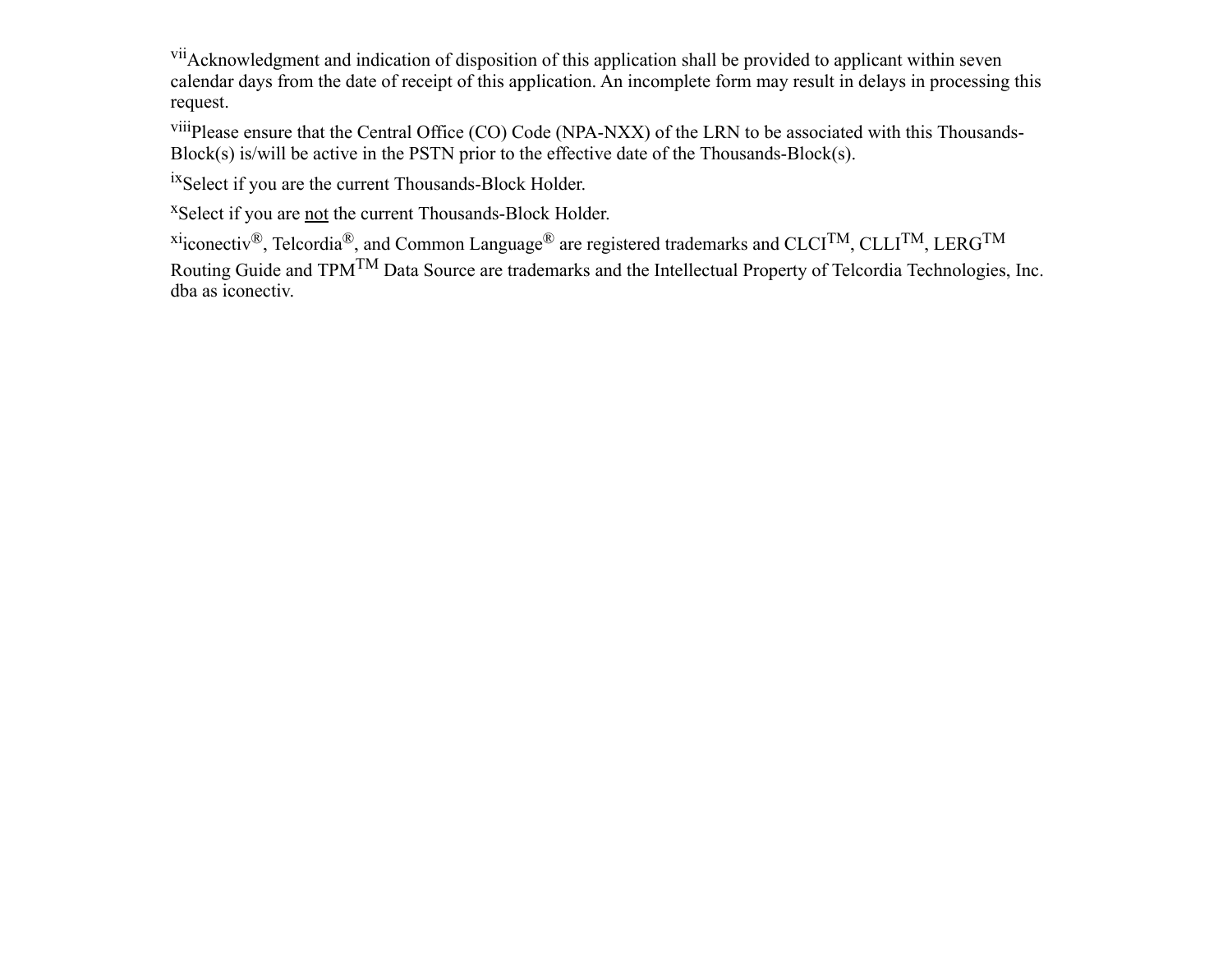### Thousands-Block Months to Exhaust Certification Worksheet - TN Level<sup>1</sup> - Appendix 2 **Revised: October 31, 2019** (Thousands-Block Number Pooling Growth Block Request)

Tracking Number: **380-GROVE CITY-OH-1576295** Date: **Tuesday, October 12,** Date: <u>Tuesday, October 12, Company Name:TELEPORT COMMUNICATIONS AMERICA, 2021</u>

Rate Center: **GROVE CITY**

List all Codes NPA(s)-NXX(s) and Blocks NPA(s)-NXX-X(s)<sup>2</sup>:380-666-5, 614-782-9,

Name of Block Applicant:**Rowena Brown** Signature: **Rowena Brown**

Title:**Senior Network Specialist** Phone: **925-543-1526-** Fax: **925-355-9268**

E-Mail: **rb2548@att.com**

A. Available Numbers<sup>3</sup>:682

B. Assigned Numbers: **1311**

C. Total Numbering Resources<sup>4</sup>:2000

D. Quantity of numbers activated in the past 90 days (increments of 1,000 or 10,000) and excluded from the Utilization calculation<sup>5</sup>:0

List Excluded Code(s) or Block(s):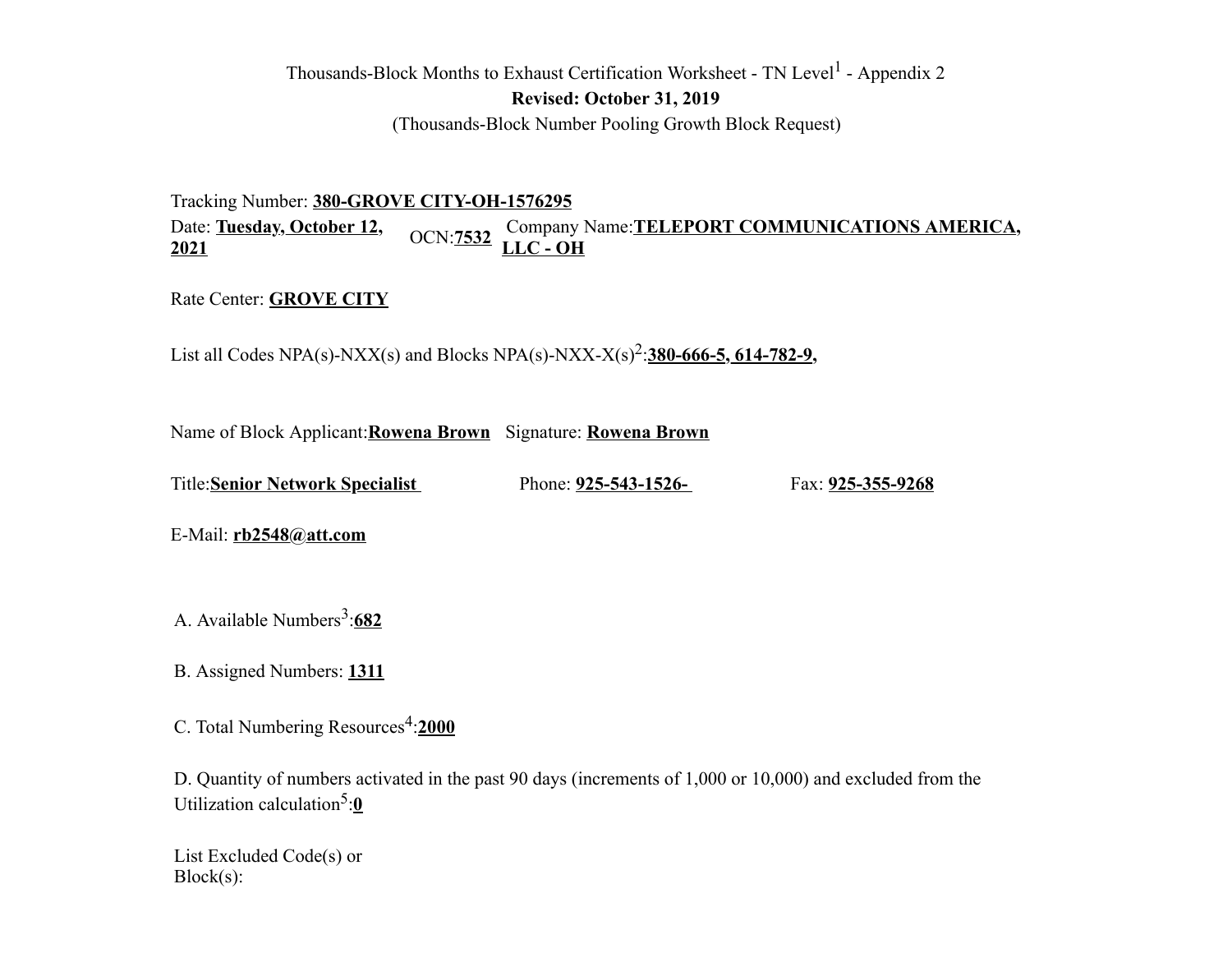|                                                                                                   | 1           | 2                       | 3                                            | $\overline{4}$          | Month Month Month Month Month Month Month Month Month Month Month<br>5 | 6                       | $\tau$                          | 8  | 9     | 10 | 11                                | 12 |
|---------------------------------------------------------------------------------------------------|-------------|-------------------------|----------------------------------------------|-------------------------|------------------------------------------------------------------------|-------------------------|---------------------------------|----|-------|----|-----------------------------------|----|
| E. Growth History -<br>Previous 6 months $6 \text{$                                               | 62          | $\overline{\mathbf{0}}$ | $\overline{\mathbf{0}}$                      | $\overline{\mathbf{0}}$ | $\underline{8}$                                                        | $\overline{\mathbf{0}}$ |                                 |    |       |    |                                   |    |
| F. Forecast - Next 12<br>$months^7$                                                               | <b>1000</b> | <u>10</u>               | 10                                           | <u>10</u>               | 10                                                                     | <u>10</u>               | 10                              | 10 | 10    | 10 | 10                                | 10 |
| G. Average Monthly Forecast (Sum of months #1-6 (Part F above) divided by $6$ <sup>8</sup> :175.0 |             |                         |                                              |                         |                                                                        |                         |                                 |    |       |    |                                   |    |
| H. Months to Exhaust <sup>9</sup> =                                                               |             |                         | Customers(A)<br>Average Monthly Forecast (G) |                         | Numbers Available for Assignment to                                    |                         |                                 |    |       |    |                                   |    |
|                                                                                                   |             |                         | <b>Block Requested</b><br>1                  |                         |                                                                        |                         | <b>Available Numbers</b><br>682 |    |       |    | <b>Months To Exhaust</b><br>3.897 |    |
| I. Utilization <sup>10</sup> =                                                                    |             |                         | Assigned Numbers $(B)$<br>Numbers $(D)$      |                         | Total Numbering Resources (C)-Excluded                                 |                         | $X 100 =$                       |    | 65.55 |    |                                   |    |

Explanation:

<sup>1</sup>A copy of this worksheet is required to be submitted to the Pooling Administrator (PA) when requesting additional Numbering Resources in a rate center. For auditing purposes, the applicant shall retain a copy of this document.

<sup>2</sup>List all Numbering Resources allocated to the OCN for the requested Rate Center, including newly acquired Central Office (CO) Codes (NPA-NXX) and Thousands-Blocks (NPA-NXX-X). This information is available from the Total Numbering Resources in PAS and shall automatically populate on this form in PAS. When an exception exists, the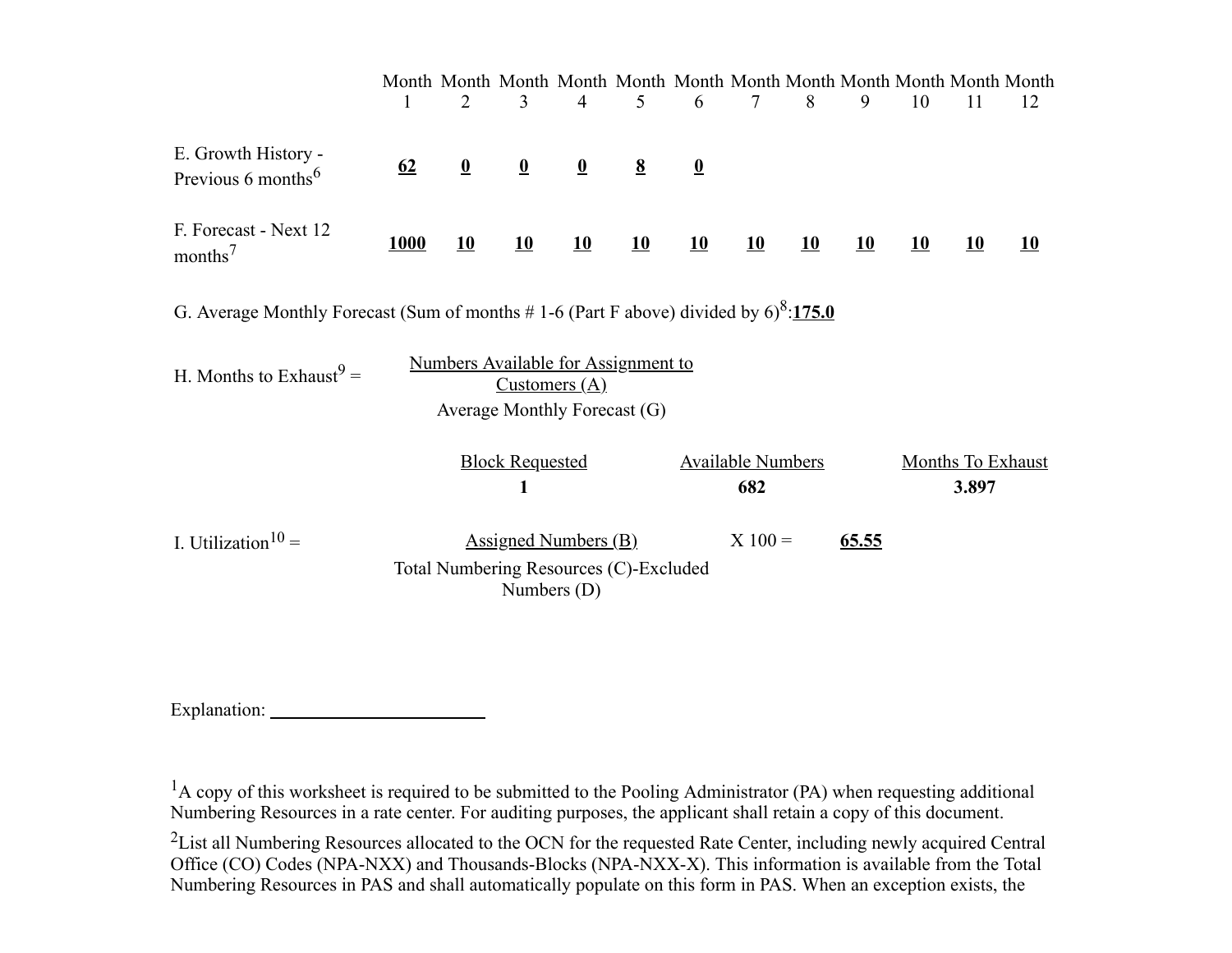Applicant shall adjust the auto-populated list and shall provide an explanation of the adjustment in the Explanation field.

<sup>3</sup>The total quantity of numbers available for assignment from the Numbering Resources allocated to the OCN for the requested Rate Center, including newly acquired CO Codes (NPA-NXXs) and Thousands-Blocks (NPA-NXX-Xs). When an exception exists, the Applicant shall adjust the auto-populated number as needed and provide an explanation of the adjustment in the Explanation field (e.g., to increase the number of available resources due to pending applications in the same rate center, or for documentation purposes for safety valve waivers).

<sup>4</sup>The total quantity of Numbering Resources allocated to the OCN for the requested Rate Center, including newly acquired CO Codes (NPA-NXXs) and Thousands-Blocks (NPA-NXX-Xs). This information is available from the Total Numbering Resources Report in PAS and shall automatically populate on this form in PAS. When an exception exists, the Applicant shall adjust the auto-populated number as needed and provide an explanation of the adjustment in the Explanation field (e.g., to increase the total number of resources to include pending applications in the same rate center, or for documentation purposes for safety valve waivers).

<sup>5</sup>Quantity of numbers activated in the past 90 days indicates newly acquired Thousands-Blocks (NPA-NXX-X) and/or Central Office (CO) Codes (NPA-NXX) received from the administrator and shall be reported in increments of 1,000 or 10,000 TNs (e. g.: 2 blocks received=2,000 and 1 code received =10,000).

<sup>6</sup>Net change in Telephone Numbers (TN) no longer available for assignment in each previous month, starting with the most distant month as Month 1, and Month 6 as the current month.

 $7$ Forecast of Telephone Numbers (TN) needed in each following month, starting with the most recent month as Month 1.

<sup>8</sup>This field is automatically calculated and populated on this form in PAS.

<sup>9</sup>This field is automatically calculated and populated on this form in PAS. To be assigned an additional Thousands-Block (NPA-NXX-X) for growth, "Months to Exhaust" shall be less than or equal to 6 months. (47 CFR § 52.15 (g) (4)  $(iii)$ ).

 $10$ This field is automatically calculated and populated on this form in PAS. To be assigned an additional Thousands-Block (NPA-NXX-X) for growth, "Utilization" shall be 75% or more (47 CFR § 52.15 (h)). Newly acquired Numbering Resources may be excluded from the Utilization calculation (47 CFR  $\S$  52.15 (g)(4)(ii)).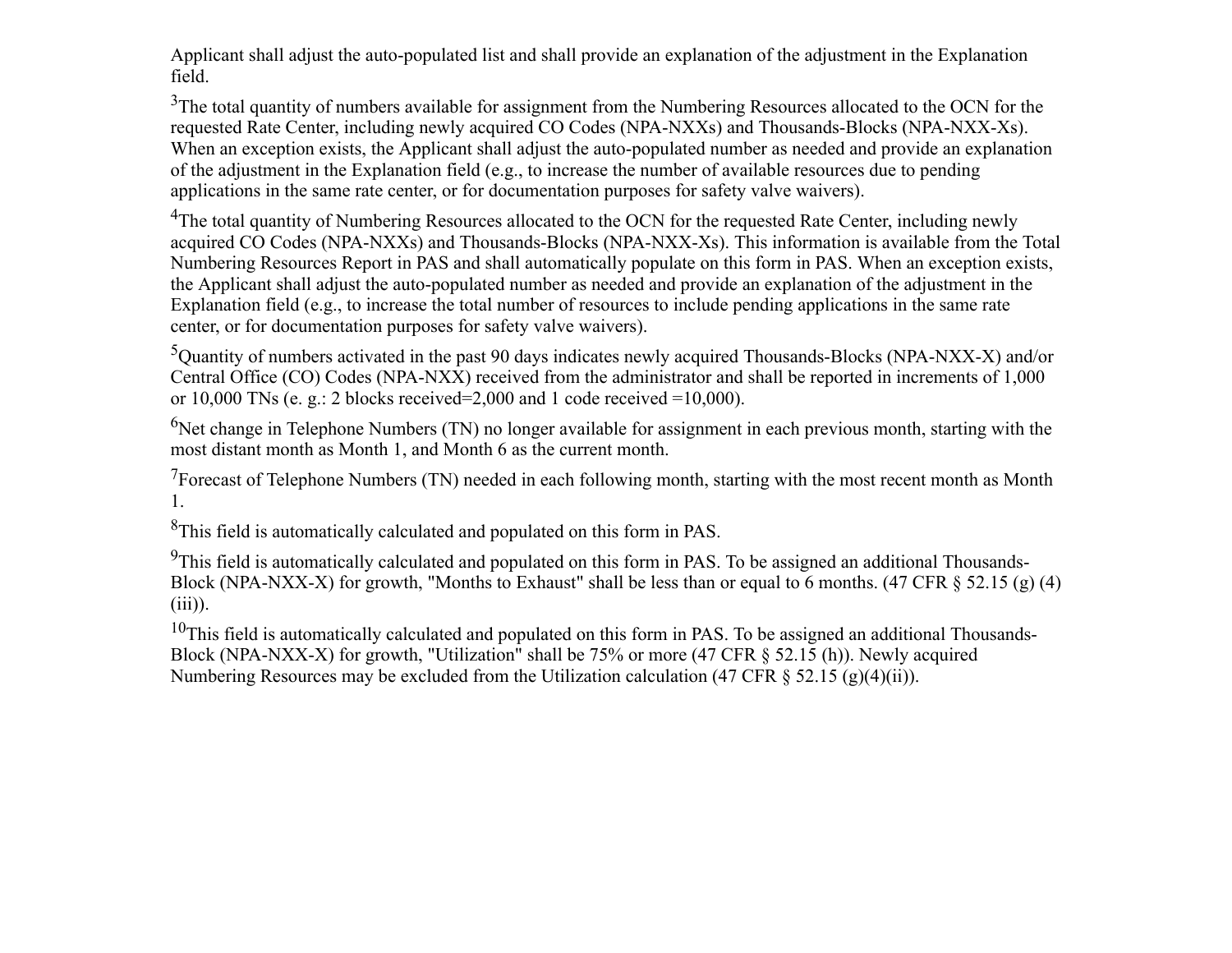| From:    | arom@nanpa.com                                              |
|----------|-------------------------------------------------------------|
| Sent:    | Tuesday, October 12, 2021 3:20 PM                           |
| To:      | CODE ADMIN ATT CLEC; BROWN, ROWENA R                        |
| Cc:      | pa_part3@nanpa.com                                          |
| Subject: | 380-GROVE CITY-OH-1576295 DENIED PAS - Part 3A Confirmation |

# Pooling Administration System

Dated 12 October 2021

### Pooling Administrator's Response/Confirmation ‐ Part 3A Revised: October 31, 2019

| <b>Tracking Number:</b>                     | 380-GROVE CITY-<br>OH-1576295 |                                                     |              |
|---------------------------------------------|-------------------------------|-----------------------------------------------------|--------------|
| Date of Application:                        | 10/12/2021                    | <b>Effective Date:</b>                              |              |
| Date of Receipt:                            | 10/12/2021                    | Date of Response:                                   | 10/12/2021   |
| Service Provider Name:                      |                               | TELEPORT COMMUNICATIONS AMERICA, LLC - OH           |              |
| (LERG™ Routing Guide <sup>1</sup> )<br>OCN: | 7532                          |                                                     |              |
| Parent Company OCN:                         | 7125                          |                                                     |              |
| <b>NPAC SOA SPID:</b>                       |                               |                                                     |              |
| Pooling Administrator Contact Information:  |                               |                                                     |              |
| <b>Agnes Rom</b>                            |                               | Phone:                                              | 925-420-0129 |
| Signature of Pooling Administrator          |                               |                                                     |              |
| <b>Agnes Rom</b>                            |                               | Fax:                                                | 925-420-0377 |
| Name (print)                                |                               |                                                     |              |
| Email:                                      |                               | arom@nanpa.com                                      |              |
| NPA-NXX or NPA-<br>NXX-X:                   |                               | <b>Block Assigned:</b>                              |              |
|                                             |                               | <b>Block Reserved:</b>                              |              |
|                                             |                               | <b>Block Reservation</b><br><b>Expiration Date:</b> |              |
|                                             |                               | <b>Block/Code Modified:</b>                         |              |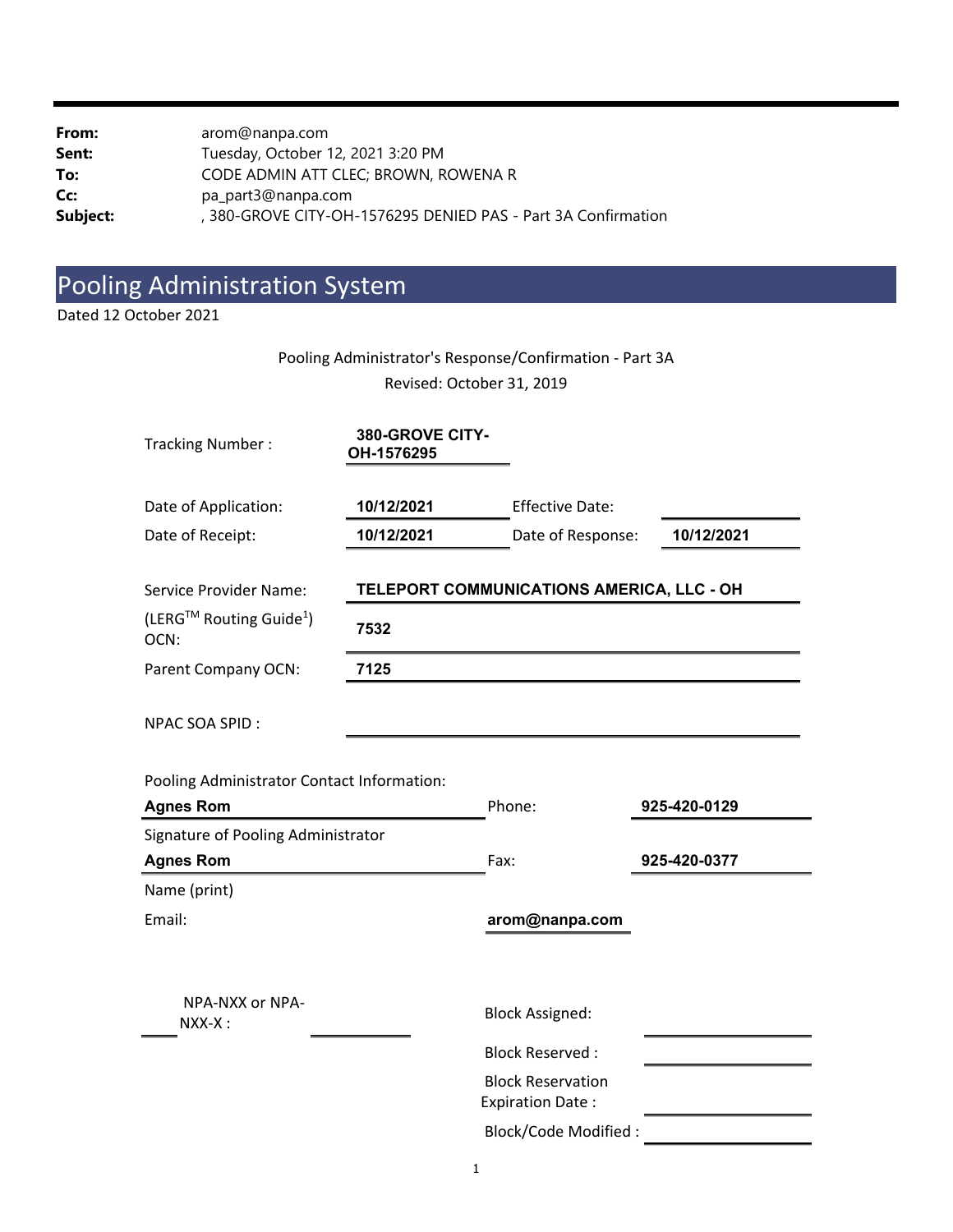Block/Code Disconnected :

Block Contaminated (Yes or No):

If yes, enter the number of TNs contaminated (1‐1000): 

Switch Identification (Switching/POI)<sup>2</sup>:

:  **WOTNOHEHAMD** 

Rate Center: **BROVE CITY GROVE CITY** 

X Form complete, request denied.

Explanation:

**DR-57: You do not meet the MTE and/or Utilization requirements, therefore this request for a new block is denied. You may proceed with requesting a State Waiver from the appropriate state commission using this Part 3A denial. If you are in disagreement with the disposition of this request, please refer to the Thousands-Block (NPA-NXX-X) & Central Office Code (NPA-NXX) Administration Guidelines for the appeals process.** 

Request Withdrawn.

Explanation:

Assignment Activity Suspended by Administrator.

Explanation:

Remarks:

 $^1$  iconectiv $\degree$ , Telcordia $\degree$ , and Common Language $\degree$  are registered trademarks and CLCI™, CLLI™, LERG<sup>™</sup> Routing Guide and TPM<sup>™</sup> Data Source are trademarks and the Intellectual Property of Telcordia Technologies, Inc. dba as iconectiv.

 $2$  This is an eleven-character descriptor provided by the owning entity for the purpose of routing calls. This shall be the Common Language Location Code (CLLI Code) of the Switching Entity/Point Of Interconnection (POI) shown on the Part 1A.